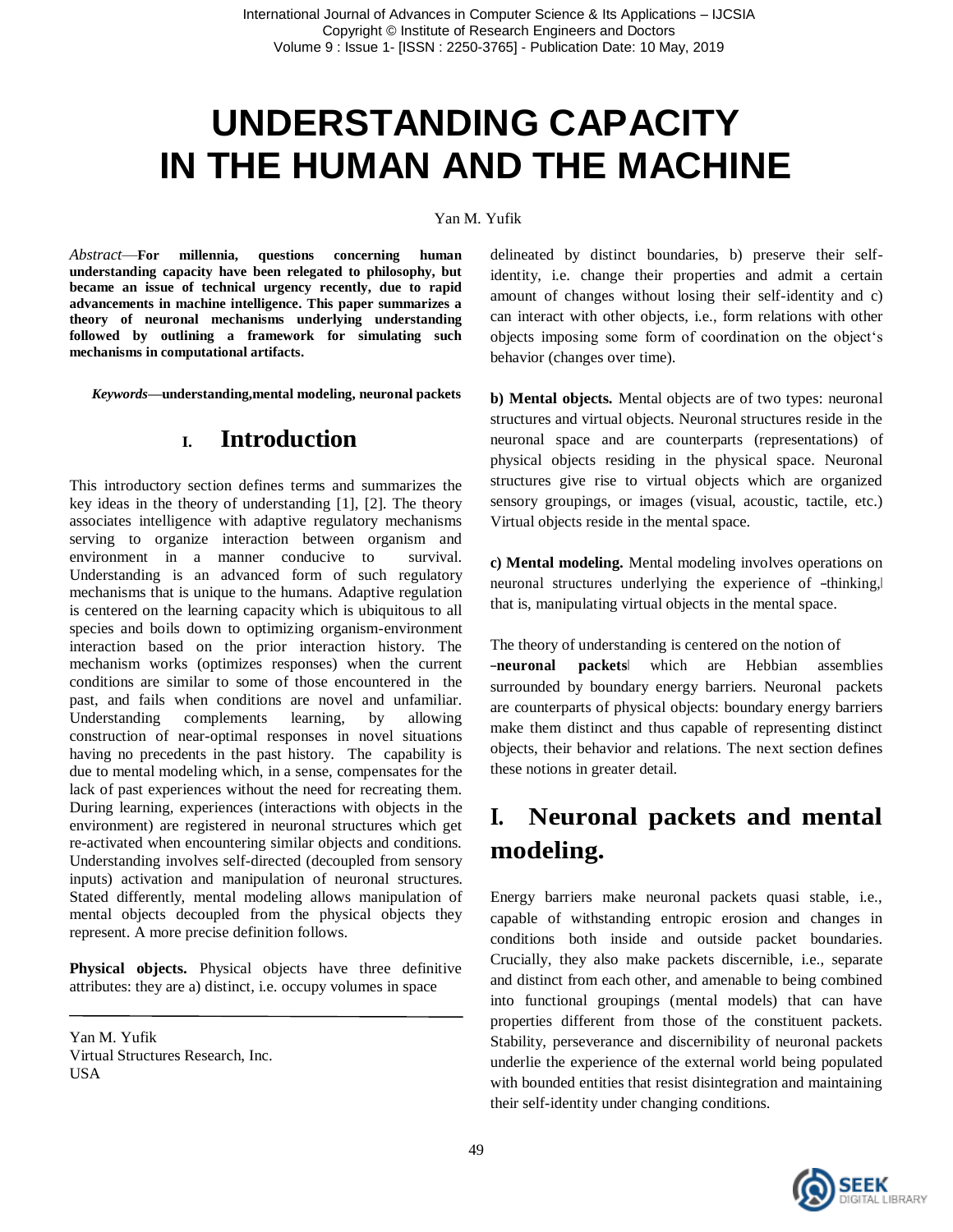Packets respond to variations in the stimulation flow, by varying patterns of excitation-inhibition in their constituent neurons. Varying patterns in packet **a** underlie the experience of behavior variation in the corresponding physical object A (i.e., changes in A admissible under its self- identity). If population vectors are associated with packets (Packet Response Vectors, or PRVs) behavior of objects can be represented as PRV movements, as shown in Figure 1.



Figure 1. 1) Neuronal representations of external objects are constituted by neuronal packets. 2) Changes in the external objects (i.e., behavior) cause variations of excitation-inhibition patterns in the corresponding packets. 3) Behavior can be expressed as trajectories of Packet Response Vectors (PRVs).

Figure 1 conveys one of the key hypotheses in the theory of understanding: behavior of physical objects is represented as rotation of packet vector in a packet or group of packets underlying perception of those objects. Figure 1.1 depicts neuronal packet as a complex, or manifold comprising multiple neurons while Figure 1. 3 depicts the same packet as a holistic unit. Forms of object perception in Figure 1.1 and Figure 1.3 are mutually exclusive, not unlike in handling a book: one can either open a book and examine its contents or close the book and temporarily loose access to the contents. Another example: one can experience apple as a rich sensory



Figure 2. 1) Juxtaposing packets and detecting some form of inter-packet coordination establishes *relations* (particular forms of behavior dependency) between the corresponding external objects. 2) Encountering objects A and B can be separated by large time periods and multiple other encounters. Composition brings together packets **a** and **b** in a composite structure capturing relation between A and B and thus combining them into a relational unit C that is amenable to inclusion into other compositions. In this way, iterative cycles of composition produce nested models capturing dependencies between expanding varieties of objects and object groupings.

grouping (color, taste, etc.) or as a unit defined by the way it is grouped with and behaves respective other units, as in ―putting apple on the table‖. Reversible unit-manifold transitions (dubbed \_packet enfolding/packet unfolding') is the single most fundamental operation underlying understanding. Figure 2 depicts construction of mental models.

Detection of inter-packet coordination requires neurons sensitive to particular forms of dependency in the movement of packet vectors (i.e., correspondences in the behavior (excitation-inhibition patterns) in different packets). Accordingly, the theory postulates existence of regulatory neurons that respond to or can be formed into groups responding to different types of pattern correspondence. Eliciting responses from such neurons underlies the experience of forming models capturing relations between objects. Self-initiated activation of coordination neurons produces coordinated activation/inhibition patterns in the packets experienced as \_imagining' the relations.

# **II. Gnostron: a framework for machine understanding.**

In the gnostron framework, cognitive process is defined as probabilistic optimization of neuronal resources [3 ], [4 ], [5], [6], [7], [8] undergoing two stages: formation of neuronal packets (learning), followed by constructing and manipulating packet compositions (modeling).

During learning, neurons are drawn from pool  $X = x_1, x_2, \ldots$  $x_N$  and allocated to streams of stimuli drawn from a finite set  $Z = z_1, z_2, \ldots, z_M$ . Pool *X* has finite longevity allowing a succession of L stimulation episodes  $Z_1$ ,  $Z_2$ , ...,  $Z_L$  comprising varying stimuli combinations of  $Z_q = \{z_p, z_b, ..., z_w\}$ . Combinations in different episodes can overlap,

 $Z_q \square Z_v = \emptyset$ ,  $q \neq v$ . Neurons in *X* are defined by their response vectors, as shown in Figure 3.



Figure 3. Response range of neuron  $x_i$  includes stimuli  $z_i, z_k, \ldots, z_h$ . Firing  $x_i$ in the presence of  $z_i$  is rewarded with  $\Delta E_i$  amount of energy with probability  $\mu_{ii}$ , and incurs energy cost in the amount  $\Delta E_i$ . Response vector of  $x_i$  is defined in M-dimensional stimuli space and comprises probability values  $\bar{x}$ <sub>*i*</sub> = ( $\mu$ <sub>*ik*</sub>,  $\mu$ <sub>*ii*</sup>*ii*<sub>*ii*</sub></sub>

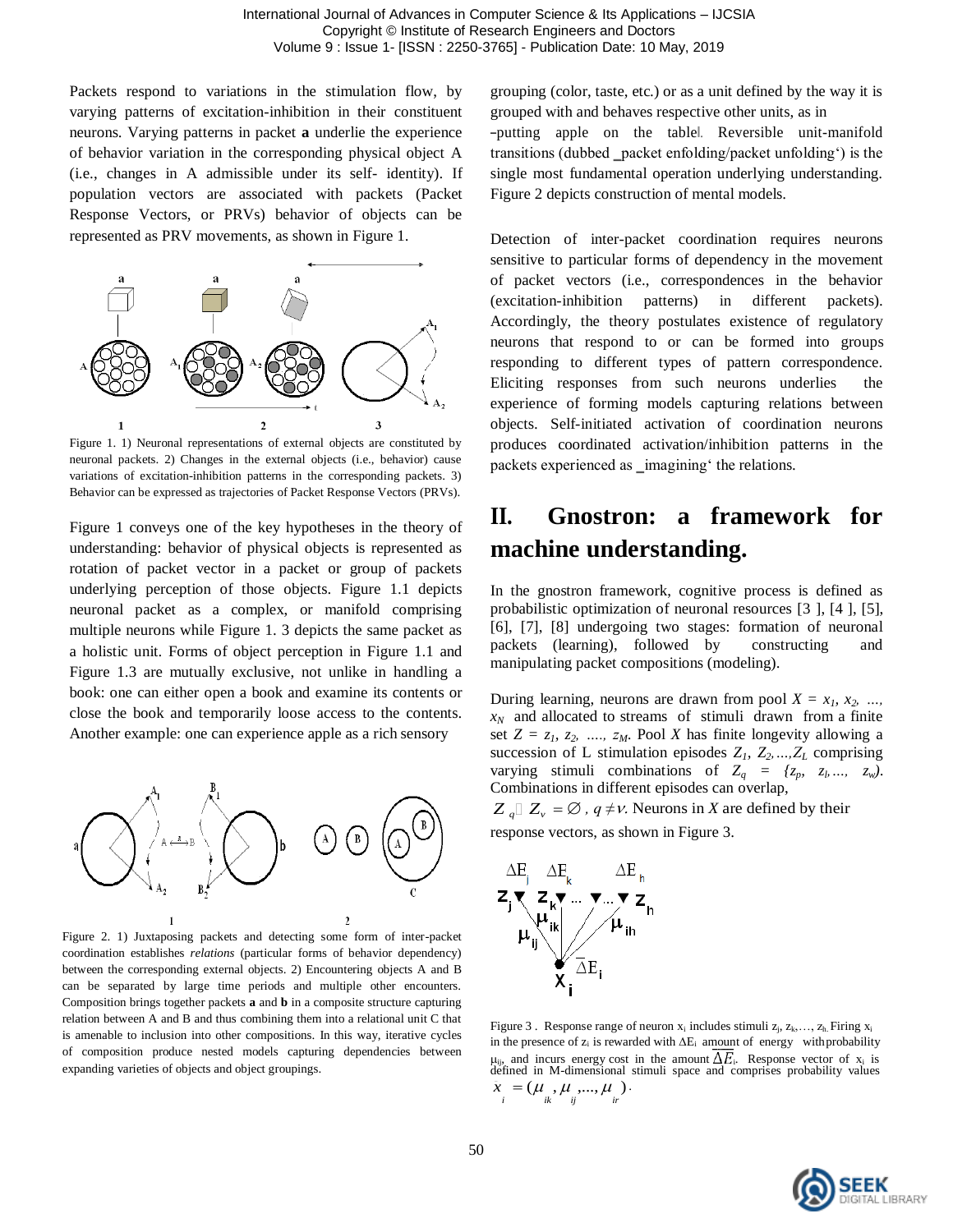Neurons respond to different stimuli (by probabilistic firing) and, reciprocally, stimuli respond to different neurons (by probabilistic rewards), as shown Figure 4.



Figure 4 Stimulus  $z_j$  responds to collective firing of neuronal group,  $\sum_l F_l$ <br>by emitting energy reward  $\Delta E_j$ .



Figure 5. Blob Z caused firing of neuron x<sub>i</sub>: What other neurons need to be fired in order to extract energy reward from Z? Successful firing obtains reward and identifies the blob as stimulus  $z_i$ .

Neuron-stimuli allocations are carried out within windows of fixed duration and capacity, as shown in Figure 6.



Figure 6. Neurons are allocated to stimuli to maximize the cumulative reward. Allocations of initially uncommitted neurons (unshaded circles) are based on the configuration of responses caused by the yet unidentified stimuli (blobs). Reward maximization is concomitant with maximizing uncertainty reduction (reliable identification of the stimuli).

Pool's survival (for the duration of its longevity limit) requires allocation of neuronal resources in every episode yielding net energy supplies (the sum of intakes minus internal expenditures) equal or exceeding some threshold value  $E_t$ , as expressed in Equation 1 below.

$$
F_i(\delta_{ij}) = \sum_{i=1}^m (\Delta E_i (1 - \prod_{j=1}^n \varepsilon_{ji}(\delta_{ij})) - \sum_{j=1}^n \overline{\Delta} E_j(\delta_{ij}) \ge E_t
$$

here  $\delta_{ij} = 1$  if neuron  $x_i$  is allocated (tuned and fired) to  $z_j$ , and  $\delta_{ij} = 0$  if otherwise;  $\varepsilon_{ij} = 1 - \mu_{ij}$ ; *m* is the number of stimuli and n is the number of neurons participating in the episode.

Energy intake declines as a result of misfiring, i.e., expenditures are not compensated. The first term in the equation defines cumulative rewards yielded by the allocation while the second term defines cumulative expenditures (e.g., cost of firing). Evolution towards increased thermodynamic efficiency requires minimization of internal expenditures and maximization of energy inflows during the pool's lifetime, as indicated in Equation 2.

$$
\sum_{L} F_{l}(\delta_{ij}) \to \max \tag{2}
$$

Figure 5 illustrates generic problem facing gnostron Survival requirements (Equations 1 and 2) are satisfied by forming neuronal groups in the pool  $X^S = \{x_j, x_h, ..., x_t\}$  such that, whenever any neuron in the group happens to respond, all the other group members become candidates for allocation. More precisely, response vectors are associated with the groups allowing treating them as units allocated to stimuli in exactly the same fashion as the individual neurons

$$
X = (\mu_j, \mu_h, \dots, \mu_t)
$$
  
\n
$$
\mu_h^S = 1 - \prod_{h \in n_h^S} \varepsilon_h^S, n_h \in n
$$
\n(3)

here  $n^S$  is the number of neurons in  $X^S$ .

Reversible transition between groups (treated as units) and their constituents is illustrated in Figure 7.



Figure 7. For allocation purposes, neuronal group can be treated, alternatively, as a unit (packet) or as a composition of lower-level units(neurons).

The allocation process alternates between allocating groups and allocating their constituents, as shown in Figure 8.



Figure 8. 1) Neuronal groups are allocated as units (group  $X<sup>S</sup>$  is allocated to  $z_j$ ). 2) Subsequent allocation of individual neurons in  $X^S$ is constrained by the preceding group allocation (neurons in  $X<sup>S</sup>$ responsive to  $z_j$  are all tuned to  $z_j$ ).